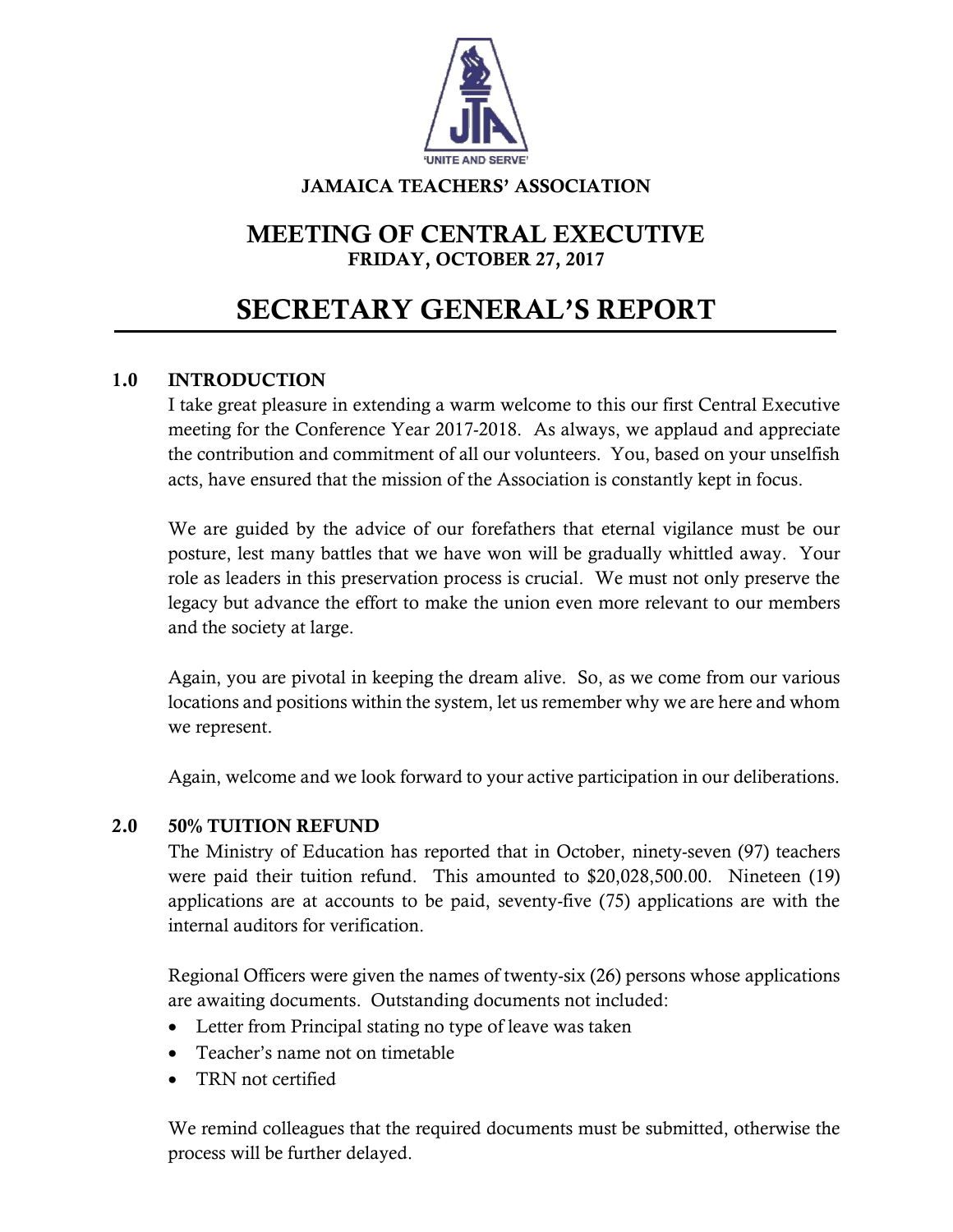## 3.0 OTHER ISSUES

Other issues discussed with the Ministry of Education included:

- i. The National Standards Curriculum and the need for more resources to the schools
- ii. The Appraisal Instrument the position of this being a Trial Document was reinforced
- iii. A list of issues/challenges from schools which was generated at General Council meeting in September was shared with the Ministry and responses were provided.

## 3.0 SALARY NEGOTIATIONS

As you are aware, we have sought to press the Ministry of Finance and the Public Service for a date to resume negotiations. We were informed on Thursday afternoon, that they are willing to meet with us on Wednesday, November 8, 2017 at 10:00 a.m. to continue negotiations. This is welcomed news because the mood of the teachers has not been a pleasant one. We hope that we can advance the negotiation process in a significant way.

## 4.0 LEADERSHIP TRAINING 2017

This very useful activity was carried out on September 30, 2017 and October  $7<sup>th</sup>$  in all four regions.

| Date         | Region        | No. of<br>Participants |
|--------------|---------------|------------------------|
| September 30 | South Central |                        |
| September 30 | South East    | 68                     |
| October 7    | North East    | 44                     |
| October 7    | West          | 56                     |
|              | <b>Total</b>  | 238                    |

The feedback suggests that participants viewed the activity as important and that the training will better equip them to carry out their roles and functions more effectively. We thank all those who made it possible.

## 5.0 NEW TEACHERS' SEMINARS 2017

This year, the buzz words seem to be *"well supported"*. We are happy for this because, apart from the obvious benefit of improved membership, we believe that, as a responsible organization, we owe it to the profession to ensure that our new colleagues are appropriately inducted into the profession.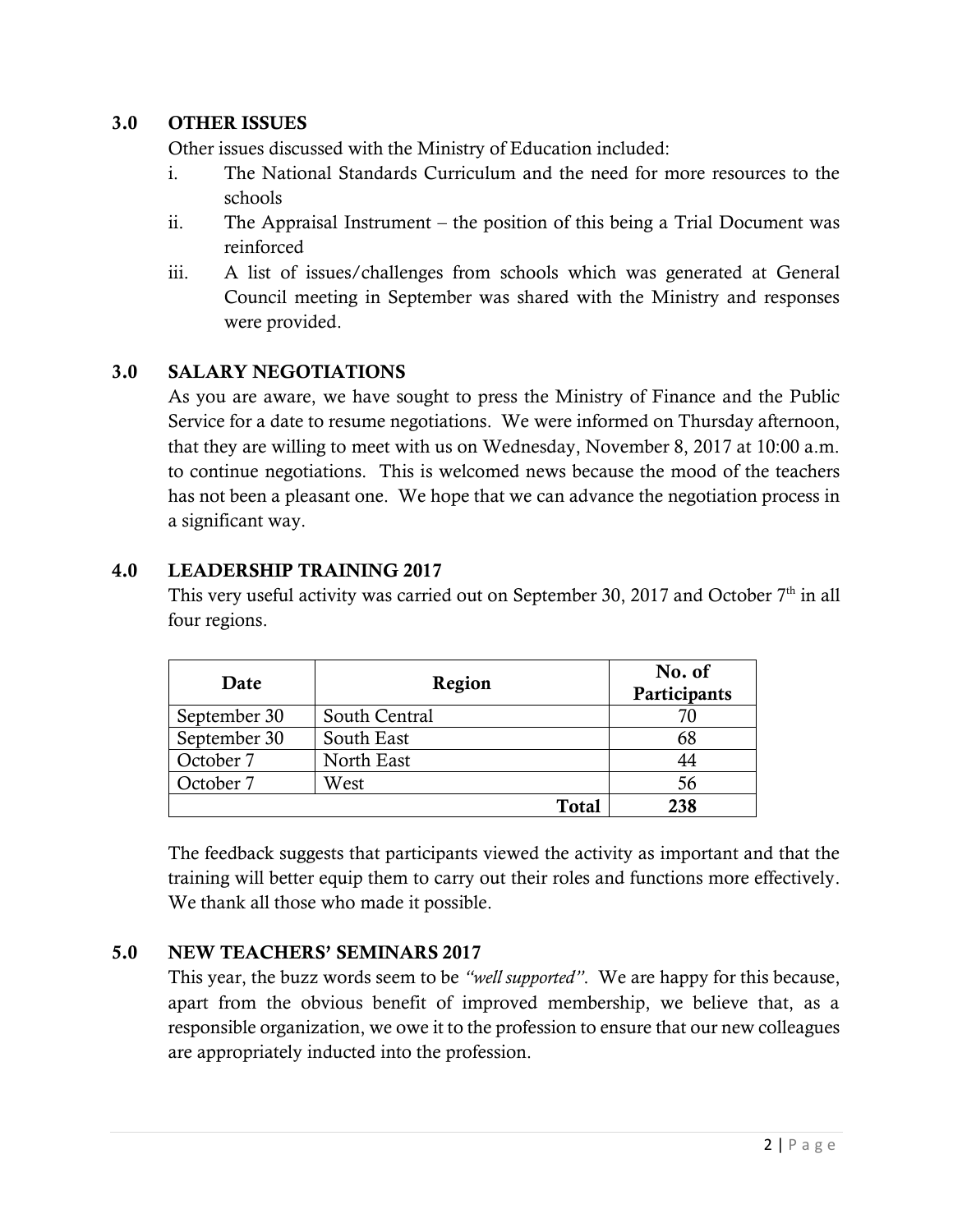| Date       | Region        | No. of<br>Participants |
|------------|---------------|------------------------|
| October 5  | West          | 110                    |
| October 6  | North East    | 117                    |
| October 18 | South East    | 132                    |
| October 25 | South Central | 156                    |
|            | <b>Total</b>  | 515                    |

We hope that the majority of those new recruits will join up as members.

Again we commend the planners and implementers of this activity.

#### 6.0 MEMBERSHIP CARDS

The Membership Cards for Bursar-paid institutions are being distributed. It means that the mopping-up exercise for all members will be somewhat delayed but we are committed to completing this as soon as possible.

We repeat the point that replacement cards will come at a cost to the member who is at fault.

#### 7.0 JTA HONOUR ROLL

We have received eight (8) nominations for six (6) persons. The processing will follow with a view to hosting the Honouring Ceremony early in 2018.

#### 8.0 CONTACT TEACHERS' SEMINARS

Seminars for Contact Teachers with five (5) or less years' experience will be held during November. They are scheduled as follows:

| Date        | Region                     |
|-------------|----------------------------|
| November 2  | West & North East          |
| November 28 | South East & South Central |

## 9.0 HALF YEARLY MEETINGS

Half yearly meetings will be held for all parishes except St. Andrew during November. They will commence on Friday, November 3, 2017. A schedule of activity is tabled.

## 10.0 TRAVEL AND WELLNESS GETAWAY

It has been reported that a very successful and well supported Travel and Wellness Getaway took place October 12-14, 2017 at the Iberostar Hotel, St. James. Over 240 persons (including children) participated.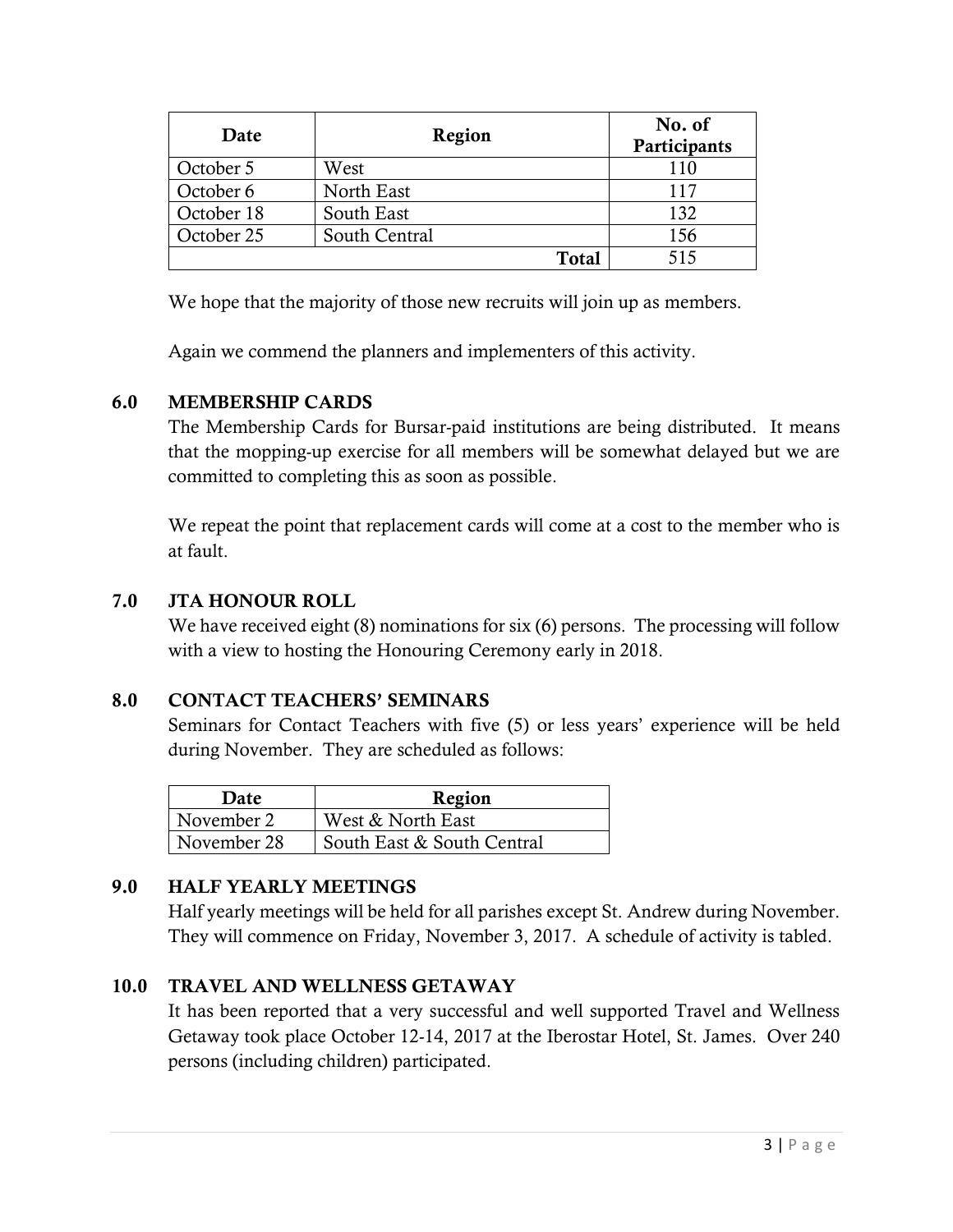#### 11.0 HURRICANE APPEAL FUND

The Association launched a Hurricane Appeal Fund to assist our Caribbean neighbours who suffered at the hands of hurricanes Irma and Maria. The response so far seems very poor. We will seek to ascertain the level of response in the coming week with a view to forwarding the funds to the Caribbean Union of Teachers in November. We are still open to accepting funds.

### 12.0 WOMEN'S CONFERENCE

The Association is planning a Women's Conference to be held on Tuesday, November 21, 2017 at the Knutsford Court Hotel. The theme for the conference is *"Women: Inspired and Empowered to Overcome and Lead"*. Each parish has been written to, to identify and name ten (10) representatives from the parish. It is expected that two hundred (200) women will participate in this conference.

We hope all the plans will go smoothly and that the objectives will be achieved.

#### 13.0 STATUTORY DECLARATION OF ASSETS, LIABILITIES AND INCOME

The Association is aware of the discussions and positions being proffered by various persons as well as the Bulletin issued by the Ministry of Education, Youth and Information on October 19, 2017 advising the relevant persons to comply. We have sought legal opinions on the matter and the opinion is that while the Ministry does not explicitly name teachers, they are caught by section 4 of the Act and are thus obliged to file annual statutory declarations, if they earn over \$2,000,000.00 per annum.

## 14.0 PURCHASE OF MOTOR VEHICLE

The Association has completed the process of purchasing a 2017 Toyota Prado Land Cruiser to be used by the President. The cost of the vehicle is Eight Million Four Hundred and Fifty Thousand Dollars (\$8,450,000.00). We have secured a loan of Seven Million Dollars (\$7,000,000.00) at an interest rate of 7.99% from Scotiabank to offset most of the cost. The remainder of the fund is from the Association.

It is expected that we will receive the vehicle during the coming week.

## 15.0 HOSTING OF C.U.T. EXECUTIVE MEETING

The Association has been asked to host the Executive Meeting of the Caribbean Union of Teachers in December 2017. This is occasioned by the fact that Anguilla who was down to host the meeting cannot do so because of the setback they have experienced due to the passage of Hurricane Irma on their island.

The time is limited but we are doing some checks with hotels with a view to accepting this offer to host.